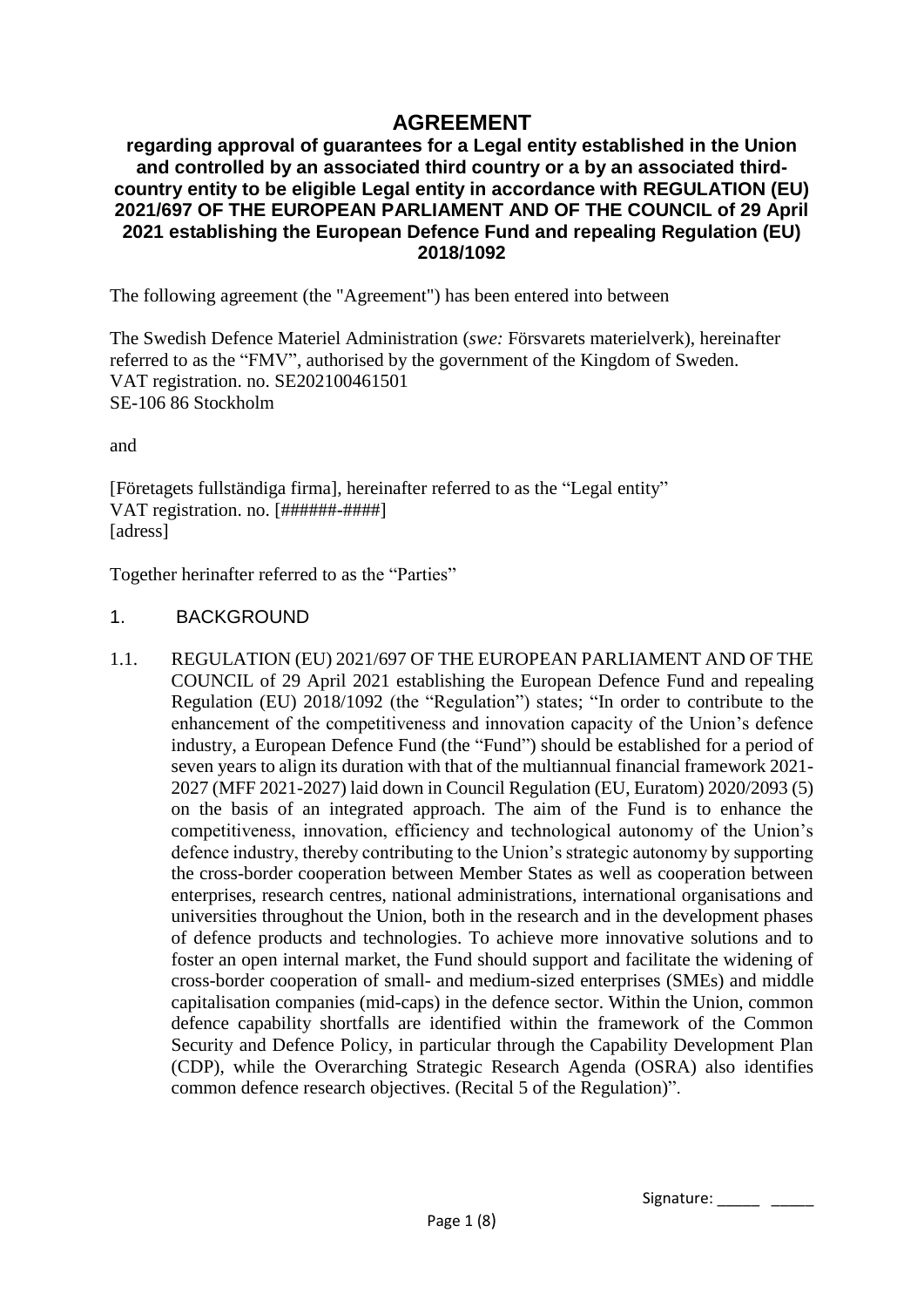- 1.2. According to article 3 of the Regulation the general objective of the Fund is to foster the competitiveness, efficiency and innovation capacity of the European defence technological and industrial base (EDTIB) throughout the Union, which contributes to the Union strategic autonomy and its freedom of action, by supporting collaborative actions and cross-border cooperation between legal entities throughout the Union, in particular SMEs and mid-caps, as well as by strengthening and improving the agility of both defence supply and value chains, widening cross-border cooperation between legal entities and fostering the better exploitation of the industrial potential of innovation, research and technological development, at each stage of the industrial life cycle of defence products and technologies.
- 1.3. The Fund shall be open to the participation of members of the European Free Trade Association which are members of the EEA, in accordance with the conditions laid down in the Agreement on the European Economic Area (associated countries) (article 5 of the Regulation).
- 1.4. The Fund shall provide support for actions covering new defence products and technologies and the upgrade of existing defence products and technologies provided that the use of pre-existing information needed to carry out the action for the upgrade is not subject to a restriction by a non-associated third country or a non-associated thirdcountry entity directly, or indirectly through one or more intermediary legal entities, in such a way that the action cannot be carried out.
- 1.5. The action shall be carried out by legal entities cooperating within a consortium of at least three eligible legal entities which are established in at least three different Member States or associated countries. At least three of those eligible legal entities established in at least two different Member States or associated countries shall not, during the entire period in which the action is carried out, be controlled, directly or indirectly, by the same legal entity and shall not control each other.
- 1.6. The recipients and subcontractors involved in the action shall be Legal entities established in the Union or in an associated country (article 9.1 of the Regulation). According to article 9.3 of the Regulation, for the purposes of the actions funded under the Programme, the recipients and subcontractors involved in the action shall not be subject to control by a non-associated third country or by a non-associated thirdcountry entity. According to article 9.4 of the Regulation, a Legal entity established in the Union and controlled by a non-associated third country or a non-associated thirdcountry entity, shall be eligible as a recipient or subcontractor involved in the action only if guarantees approved by the Member State or the associated country in which it is established in accordance with its national procedures are made available to the Commission.
- 1.7. [Description of the action]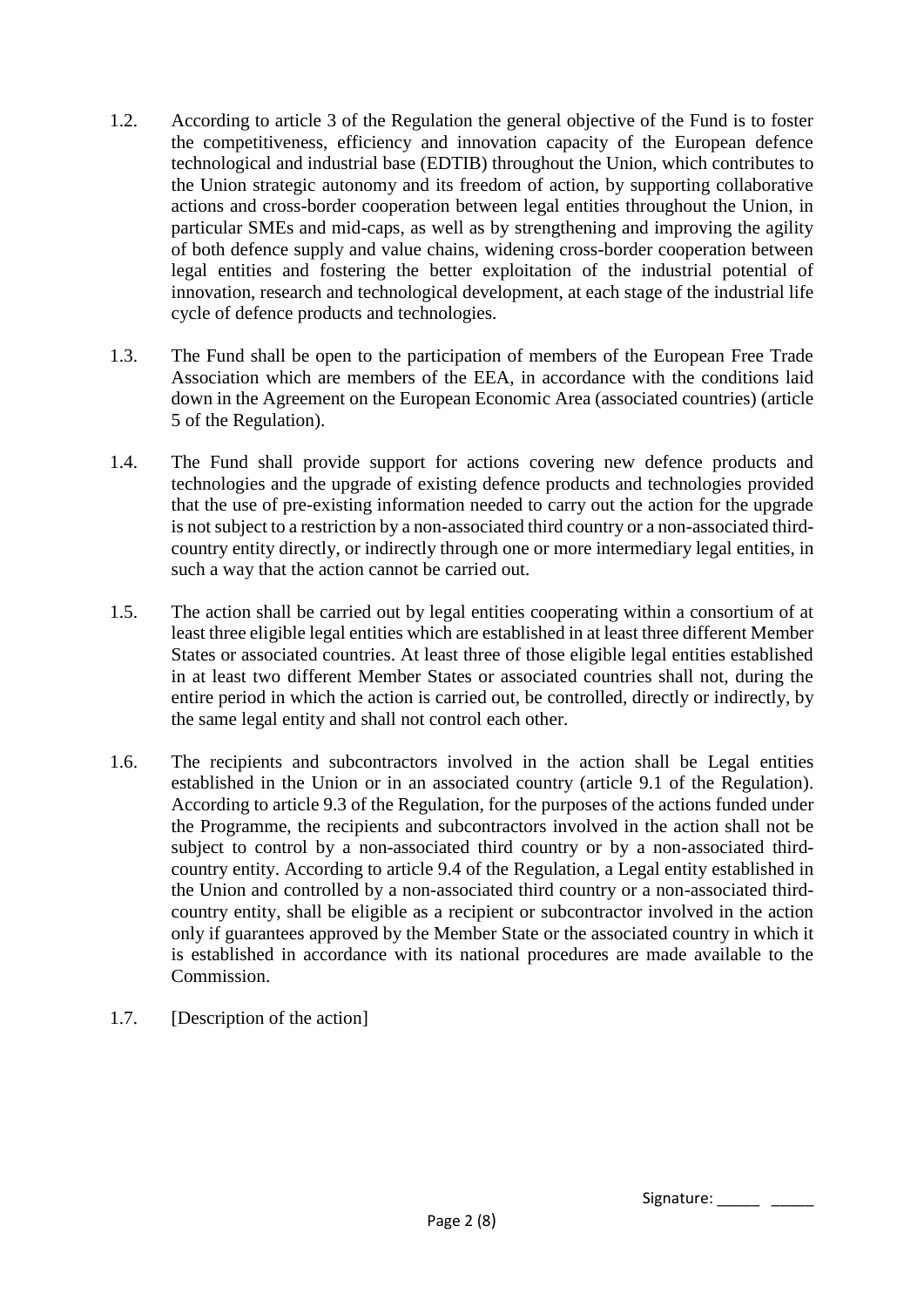1.8. The Parties enter into this Agreement to enable for the FMV, to approve separately established guarantees from the Legal entity, in relation to the Commission in accordance with article 9.4 of the Regulation, so that the Legal entity, which is controlled by a non-associated third country or a non-associated third-country entity, may be eligible as a recipient or subcontractor involved in the action. Approval of such guarantees by the FMV is only valid if the Legal entity fulfils its obligations in accordance with this Agreement.

# 2. THE AGREEMENT

- 2.1. The Agreement comprises this agreement, relevant annexes, where applicable, and documents specified below. If the documents contain ambiguities or statements that contradict one another, the documents shall apply in the following order, unless circumstances obviously dictate otherwise:
	- (i) Amendments and addenda to the Agreement
	- (ii) This agreement, with annex 1, ["Guarantee template"]
	- (iii) REGULATION (EU) 2021/697 OF THE EUROPEAN PARLIAMENT AND OF THE COUNCIL of 29 April 2021 establishing the European Defence Fund and repealing Regulation (EU) 2018/1092
- 3. TERMS OF THE AGREEMENT
- 3.1. The Agreement shall apply from the date on which the Agreement has been signed by both Parties.
- 4. GENERAL COMMITMENTS OF THE PARTIES
- 4.1. The Legal entity assures that it will not contravene the security and defence interests of the Union and its Member states as established in the framework of the Common foreign and Security Policy (the "CFSP") pursuant to Title V of the Treaty on European Union (the "TEU"), or objectives set out in Article 3 of the Regulation.
- 4.2. The Legal entity assures that the control by the non-associated third country or the nonassociated third-country entity over the Legal entity is not exercised in a manner that restrains or restricts its ability to carry out the action and to deliver results, that imposes restrictions concerning its infrastructure, facilities, assets, resources, intellectual property or know-how needed for the purpose of the action, or that undermines its capabilities and standards necessary to carry out the action.
- 4.3. The Legal entity shall have all necessary permits in accordance with the Swedish Military Equipment Act (SFS 1992:1300) (Swedish: Lag (1992:1300) om krigsmateriel) and the Swedish Military Equipment Ordinance (SFS 1992:1303) (Swedish: Förordning (1992:1303) om krigsmateriel) as well as other adherent legislation and ordinances.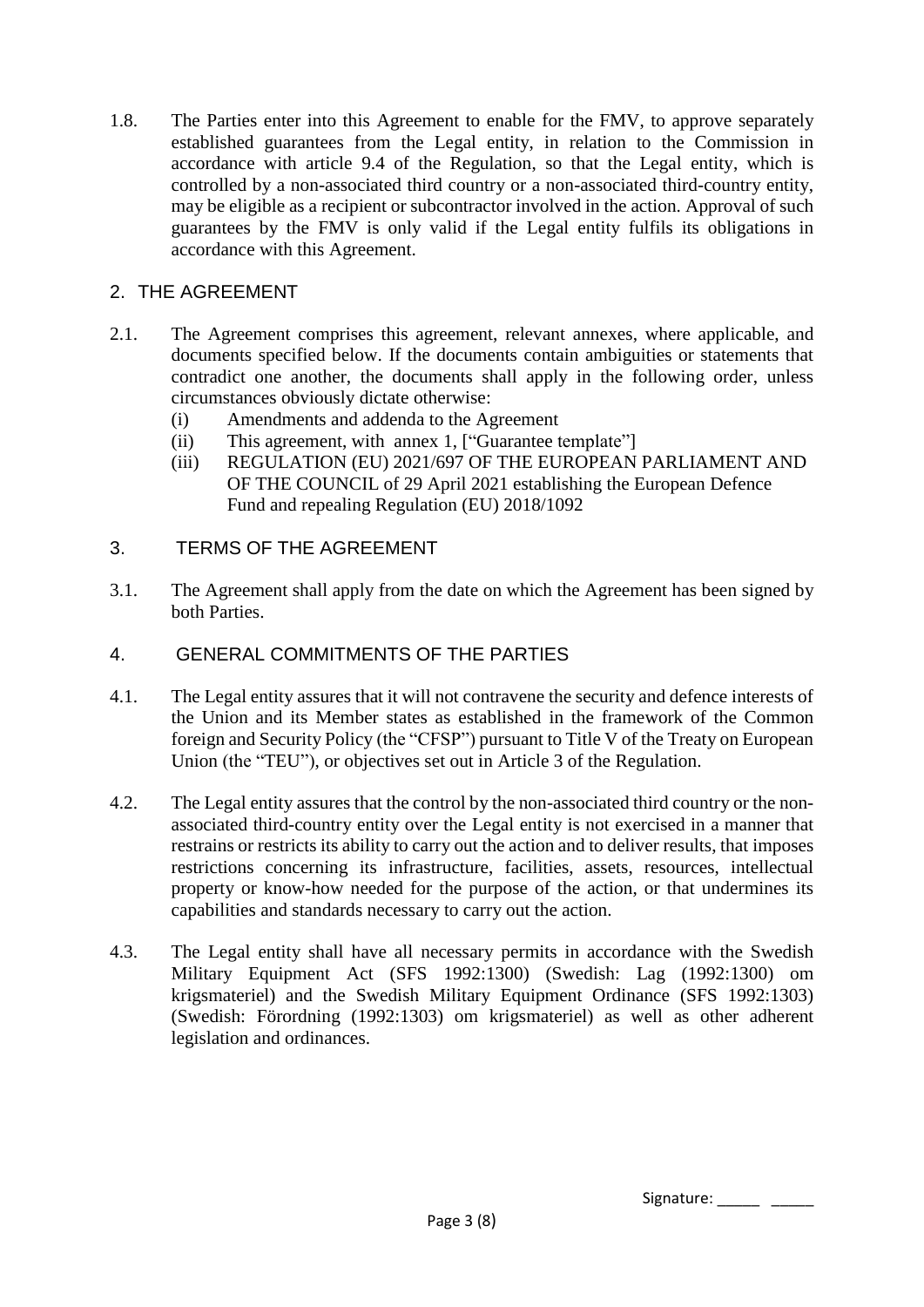4.4. Provided that the Legal entity fulfils its obligations in accordance with this Agreement, The FMV shall approve separately established guarantees (See annex 1, "Guarantee template") given and made available to the Commission by the Legal entity in accordance with article 9 of the Regulation. Such approval is only valid as long as the Legal entity fulfils its obligations in accordance with this Agreement.

## 5. SECURITY REQUIREMENTS

- 5.1. "Classified information" means information or material, in any form, the unauthorised disclosure of which could cause varying degrees of prejudice to the interests of the Union, or of one or more of the Member States, and which bears an EU classification marking or a corresponding classification marking, as established in the Agreement between the Member States of the European Union, meeting within the Council, regarding the protection of classified information exchanged in the interests of the European Union (article 2 (21) of the Regulation).
- 5.2. "Sensitive information relating to the action": For the purpose of this Agreement, sensitive information is limited to background information, including data, know-how and information, from other companies generated before or outside the operation of the Fund and results generated in connection to actions supported by the Fund. For the avoidance of doubt, sensitive information does not include Classified information.
- 5.3. The Legal entity is aware of and accepts that access to Classified Information is authorised in accordance with the relevant security rules applicable to European Union Classified Information (EUCI) and to Classified Information according to the Swedish Protective Security Act (SFS 2018:585) (Swedish: Säkerhetsskyddslagen (2018:585) as well as adherent Swedish national legislation and regulations.
- 5.4. The Legal entity accepts and assures that, for the purpose of the action, measures are in place to ensure:
	- i) that the access by a non-associated third country or a non-associated third country entity to Classified Information relating to the action is prevented, and
	- ii) that the employees or other persons involved in the action have national Personnel Security Clearances (PSCs), where appropriate.
	- iii) that premises and storage of Classified Information, , have the required protection and have a national Facility Security Clearance (FSC), where appropriate.

Signature: \_\_\_\_\_ \_\_\_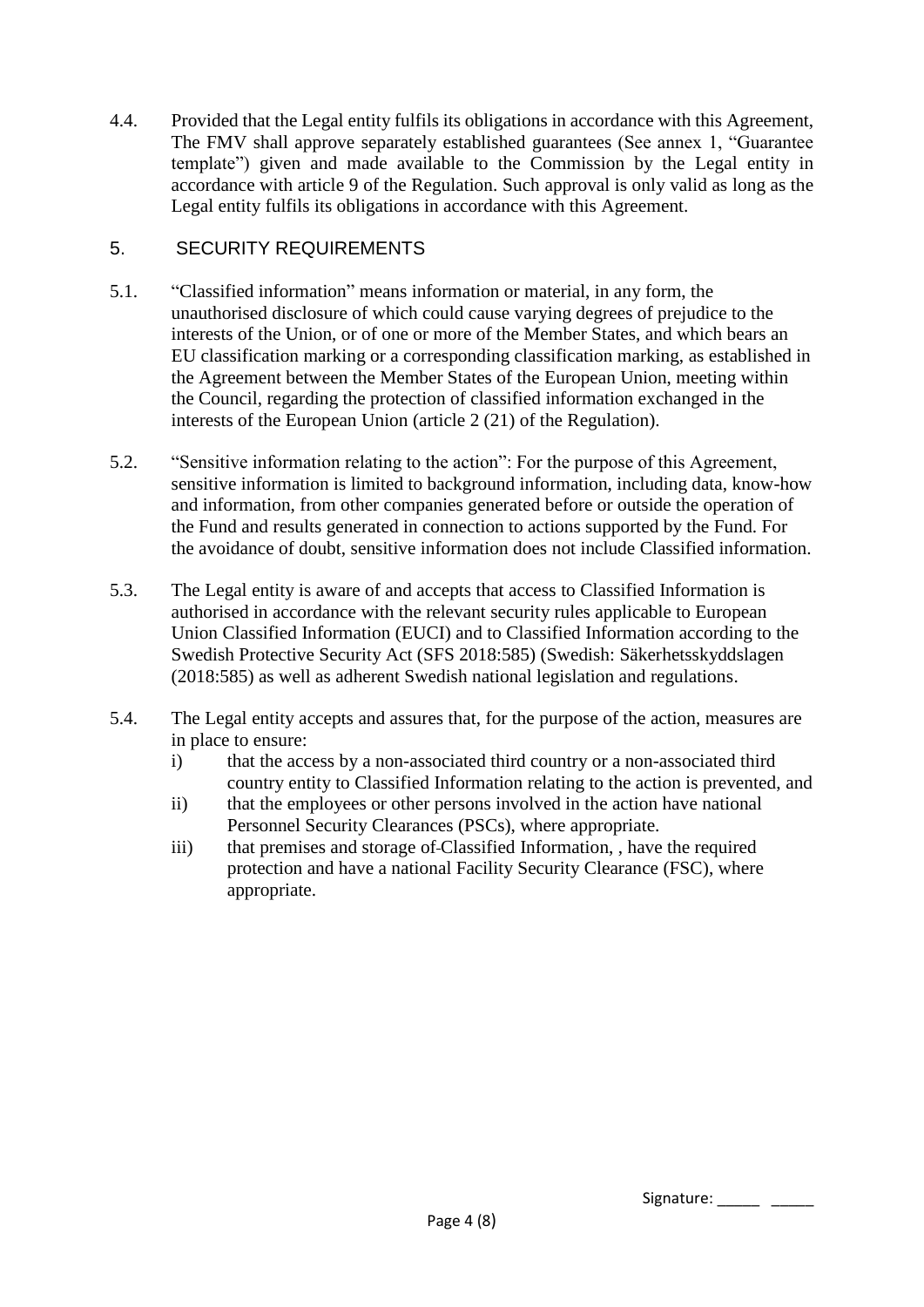- 5.5. The Legal entity is aware and accepts that deliveries or work in accordance with this Agreement and agreements regarding the implementation of the action as well as the participation in the action and the execution of the action may be covered by regulations for protective security in accordance with Protective Security Agreements (Swedish: Säkerhetsskyddsavtal) and other relevant security agreements. As a result, the Legal entity, the Legal entity's personnel and/or subcontractors are obliged to comply with the requisite security vetting and/or criminal records check. Hence the approval by FMV of separately established guarantees in accordance with article 9.4 of the Regulation is conditional on approval of such checks for the Legal entity, the Legal entity's personnel and subcontractors and the signing of a dedicated Protective Security Agreement with the FMV. The participation in the action and execution of the action may be conditional on approval of such checks for the Legal entity, the Legal entity's personnel and subcontractors and the signing of a dedicated Protective Security Agreement with the FMV.
- 5.6. The FMV shall, subject to Swedish law, not disclose any classified information, which it may receive from the Legal entity under this Agreement.

## 6. DISCLOSURE AND USE

- 6.1. The Legal entity shall not disclose Classified Information, which it may receive as a result of conclusion of the action or during the implementation of the action, to a nonassociated third party, a non-associated third country or a non-associated thirdcountry entity without explicit permission in writing by the FMV. The Legal entity may only use such information during the implementation of the action and for the purpose of the action.
- 6.2. The Legal entity is not entitled to publish or otherwise make public reports or other documentation or information prepared, received or accessed by the Legal entity as a result of the action or during the implementation of the action without explicit permission in writing by the FMV.
- 6.3. The Legal entity shall not disclose Sensitive information relating to the action to any non-associated third party, a non-associated third country or a non-associated thirdcountry entity without prior explicit permission in writing by the FMV.
- 6.4. The Legal entity shall, subject to clause 5.4 ii) above, ensure that Classified information, is not disclosed by the Legal entity's employees or other persons involved in the action and is only passed on to employees or other persons involved in the action, if it is necessary in order to perform the work and for the purpose of the action. The Legal entity shall enter into necessary classified information agreements, Non-Disclosure Agreement (NDA), and/or equivalent with its employees or other persons involved in the action.
- 6.5. After the completion of the execution of the action, the Legal entity shall destroy or return documents and other media etc containing Classified Information, in accordance with further instructions from FMV.

Signature: \_\_\_\_\_ \_\_\_\_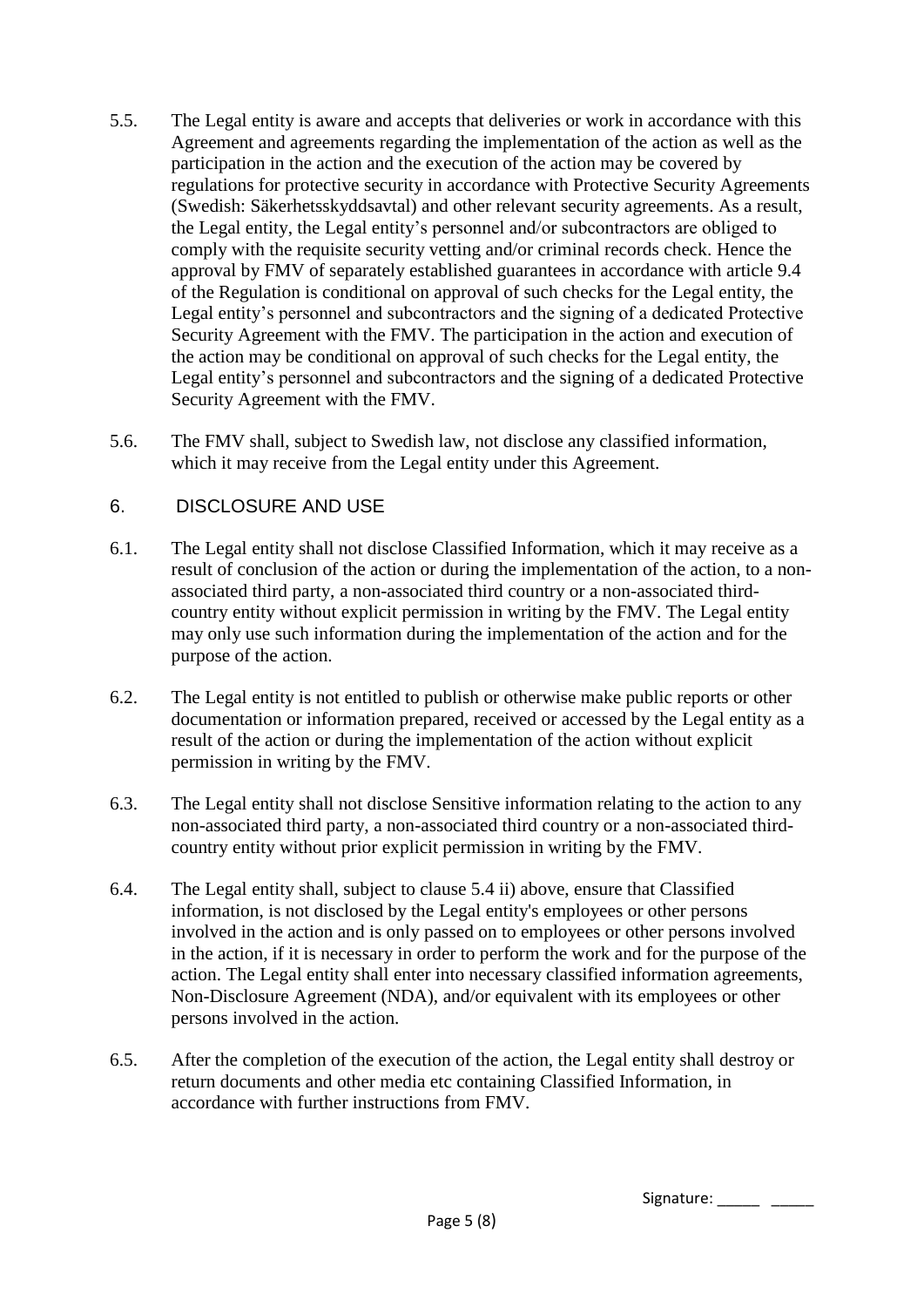# 7. HANDLING OF PERSONAL DATA

- 7.1. The Legal entity bears the responsibility of ensuring that all handling of personal data by the Legal entity is carried out in accordance with relevant legislation.
- 7.2. In order for the FMV to be able to fulfill its obligations under the Agreement, the FMV, to the extent stated in the Agreement, needs to process certain personal information about the personnel of the Legal entity, such as name, address, e-mail address and telephone number. The Legal entity undertakes to, in accordance with the provisions of Article 14 in the EU General Data Protection Regulation, (EU) 2016/679, inform personnel involved in the commissioned work that the FMV is carrying out this processing of personal data.
- 7.3. If the Legal entity shall process personal data on behalf of the FMV, the Legal entity shall, in order to be allowed to do so, enter into a special written personal data processing agreement with the FMV in accordance with the template attached to the contract.

## 8. OWNERSHIP AND INTELLECTUAL PROPERTY RIGHTS

- 8.1. The Legal entity assures and accepts the compliance with the provisions of article 20 and 23 of the Regulation.
- 8.2. The Legal entity assures that ownership of the intellectual property arising from, and the results of, the action shall remain within the recipient during and after completion of the action, are not subject to control or restriction by a non-associated third country or by a non-associated third country entity, and are neither exported outside the Union or outside associated countries nor accessible from outside the Union or outside associated counties without the approval of the FMV or the associated country in which the Legal entity is established and in accordance with the objectives set out in article 3 of the Regulation.

## 9. REPORTING AND AUDITING

- 9.1. The FMV owns the right to follow-up the Legal entity's fulfilment of the commitments in accordance with this Agreement. The follow-up may be executed by self-reporting and/or auditing.
- 9.2. Upon request by the FMV, the Legal entity shall report in writing how the conditions in this Agreement are complied with, at the latest within thirty (30) days from the day the request was received. The Legal entity shall submit the information required and in accordance with the request.
- 9.3. The Legal entity shall enable the FMV to perform audits in accordance with this Section 9, to ensure that the Legal entity fulfils its commitments in accordance with this Agreement. The Legal entity shall in connection to the audit, provide the information and the documentation deemed necessary by the auditor to verify compliance with the conditions in this Agreement.

Signature: \_\_\_\_\_ \_\_\_\_\_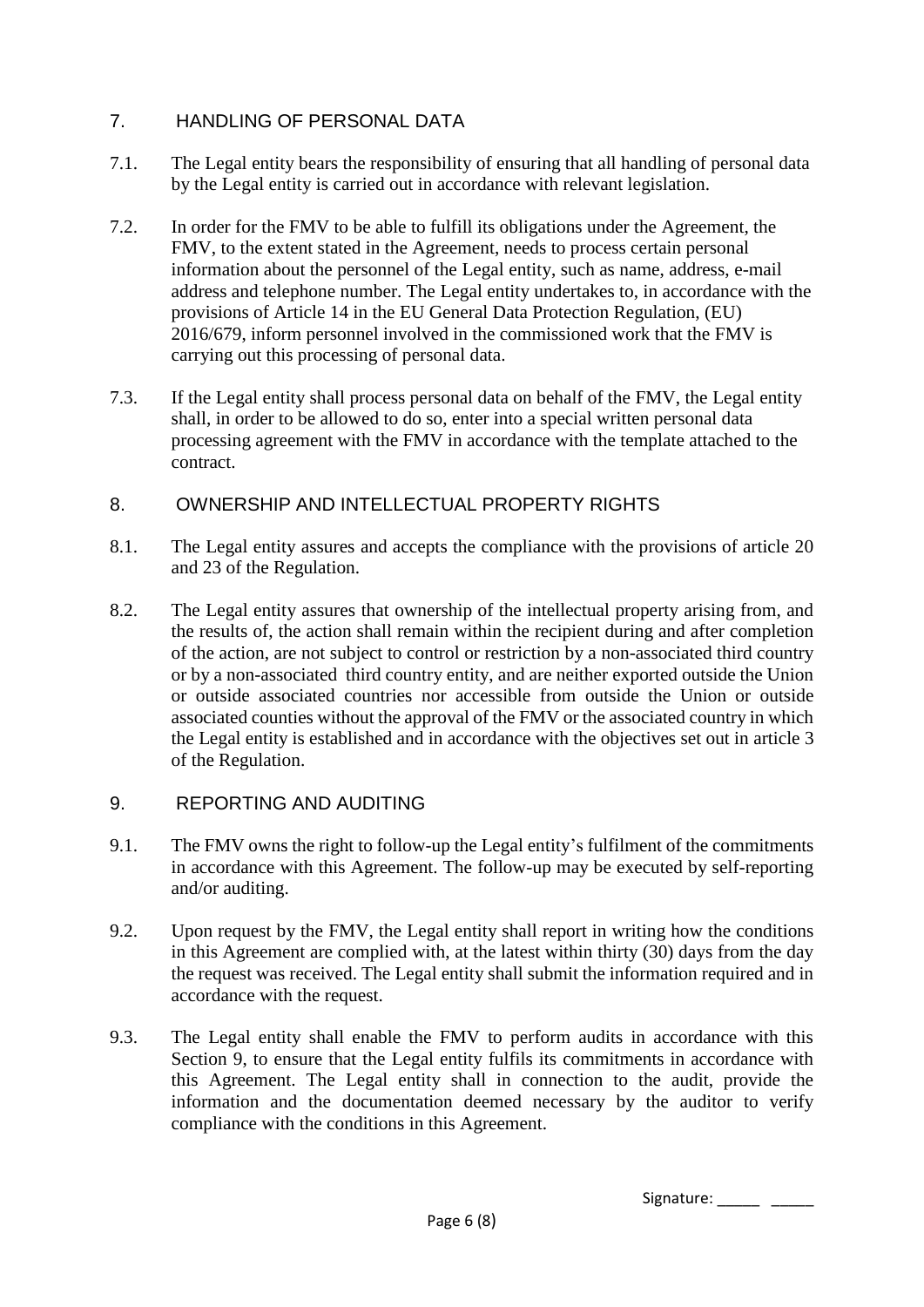- 9.4. The FMV shall in relation to the Legal entity be entitled to full transparency regarding the fulfilment of all of the Legal entity's commitments according to this Agreement. The examinations can be carried out by the FMV and/or by an appointed advisor of the FMV such as an authorised public accountant and/or an expert within the professional field in question.
- 9.5. In exercising the right to transparency, the FMV shall be granted access to such data that is relevant to the audit and follow-up of the requirements in accordance with this Agreement and requested by the FMV, and which is deemed necessary by the auditor in order to carry out the audit.
- 9.6. The auditor appointed by the FMV shall also be granted access to all information, to the extent deemed necessary and relevant by the auditor in order to carry out the audit in accordance with this Agreement.

#### 10. DAMAGES AND LIABILITY

- 10.1. The FMV have the right to withdraw the approval according to clause 4.4. in this Agreement if the Legal entity does not fulfil its obligations in accordance with this Agreement.
- 10.2. The Legal entity shall hold FMV harmless for damages incurred if the Legal Entity by act or omission does not fulfil its obligations in accordance with this Agreement or mandatory obligations according to the Regulation.

#### 11. SUBCONTRACTORS

11.1. The Legal entity is always liable to the FMV under this Agreement, for subcontractors as for its own commitments.

#### 12. NOTIFICATION

12.1. All notices between the Parties in accordance with this Agreement shall be in writing and sent to the following addresses to be valid;

> For the FMV: Att: [Point of Contact] Adress Försvarets materielverk SE-XXX XX Stad **SWEDEN** Telephone number: +46 XXXXXXXX E-mail address: XXXXX.XXXXX@fmv.se

For the Legal entity: [Name] Att: [Point of Contact) **Address** Telephone number: E-mail address:

Signature: \_\_\_\_\_ \_\_\_\_